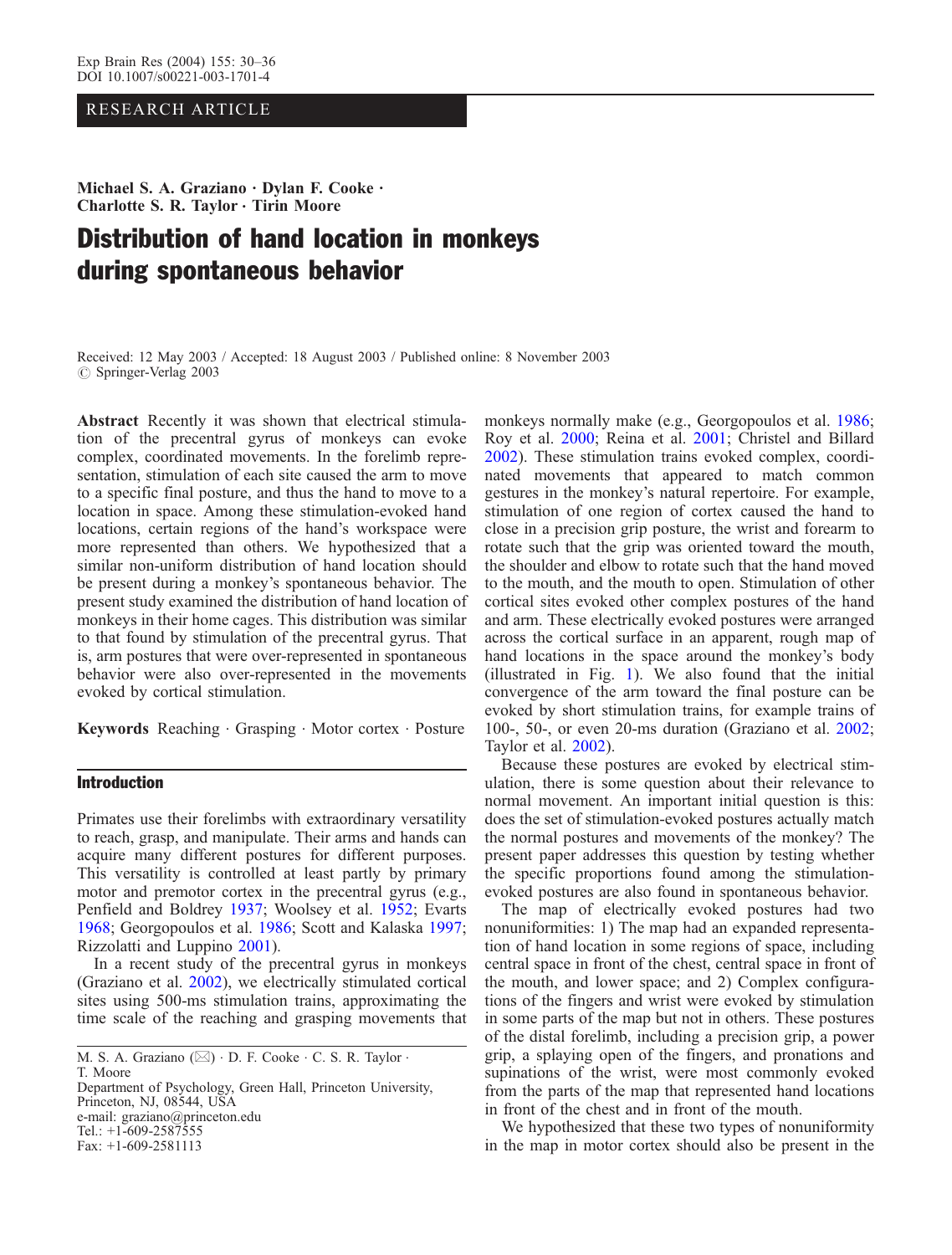

Fig. 1 Map of stimulation-evoked postures in precentral gyrus based on monkey 1 from Graziano et al. (2002). The nine points show the mean location of cortical sites associated with nine spatial zones around the body. For definition of the nine zones, see Fig. 2A. Error bars  $= x$  and y standard deviation. For spatial zones represented by three or fewer stimulation sites, no error bars were plotted. These zones include zone 1 (N=1) and zone 7 (N=3). Dotted lines show estimated location of lip of central sulcus (CS) and lip of arcuate sulcus (AS). Area behind the lip of the central sulcus represents the anterior bank of the sulcus. These graphs are adapted from data in Graziano et al. 2002, where a more complete explanation is given

spontaneous motor output of monkeys. To test this hypothesis, we studied the movement patterns of monkeys of the same species (Macaca fascicularis) raised in similar laboratory conditions as those used in the stimulation experiments. We recorded the distribution of hand locations during typical daily behavior in the home cage.

## **Methods**

We studied three adult male fascicularis monkeys (3–5 kg, age range 4–6 years) singly housed in a laboratory colony. The cages were equipped with a perch, food (monkey chow and fruit), and a range of toys including rubber chew toys and a plastic mirror hanging by a chain from the ceiling of the cage. The monkeys had a view of other monkeys in nearby cages. The cages were the same as those used to house the monkeys in the previous, electrical stimulation study (Graziano et al. [2002\)](#page-6-0). The living conditions and all other aspects of the experiment were in accordance with NIH guidelines and were approved by the University Animal Care and Use Committee and the attending veterinarian.

The monkeys' behavior was recorded on video at 30 frames/s. The monkeys were first acclimated to the video camera and then taped in 5 to 10-min segments at different times throughout the day ranging from 10:00 a.m. to 5:00 p.m., within the light part of the diurnal cycle.

Videos were analyzed frame by frame. In each frame, the actions of the monkeys' arms and hands were categorized. One category included grasping or manipulating small objects such as food or toys. The second category included supporting the monkey's weight during climbing or sitting. It was often not possible to distinguish whether the hand was actively supporting the weight of the

monkey's body or relaxed and supporting only the weight of the arm. Thus, these uses of the arm were combined in this second category. The third category was reaching. During a reach, the video frame in which the hand left the starting location and the video frame in which the hand arrived at the final location were tabulated.

For those segments of video in which the monkey was directly facing the camera, we measured the location of the hand within an imaginary 3×3 grid around the monkey's body; this spatial assessment was made relative to the midpoint of the chest, for each video frame. The nine spatial zones are illustrated in Fig. 2A. Each zone was 12 cm across. The monkeys were often occluded by parts of the cage or facing away from the camera. Only a limited subset of the video showed the monkey clearly in view and directly facing the camera. This subset of the video was composed of 24 segments. The mean duration of the segments was  $52.8$  s (1,585) frames). The total duration of the segments was 21 min and 4 s (37,918 frames: monkey 1=12,018 frames; monkey 2=10,138 frames; monkey 3=15,762 frames). Did this total time adequately represent the typical distribution of the hands? Several aspects of the data suggest that it did. First, the hands changed spatial zones on a short time scale. Each hand changed spatial zones on average once every 3.45 s. Second, the monkeys' behavior was highly conserved across the analyzed time. When the data were divided into 3-min epochs, we found a similar pattern of hand position for all epochs. That is, any 3 min of video appeared to capture the full range of the



Fig. 2A–C Distribution of hand location during spontaneous behavior. A On each video frame, the location of the hand was determined within an imaginary 3×3 grid around the monkey's body. This spatial assessment was made relative to the midpoint of the chest. Each square in the grid was 12 cm across. B The distribution of hand locations during all types of activities. Data for three monkeys were combined. The diameter of each circle is proportional to the percentage of time that the hand spent in that spatial zone (time was measured in video frames). The percent is also given beneath each circle. The left and right hands showed a similar pattern. C The distribution of hand location during the time that the hand was grasping or manipulating small objects such as food or toys. For right hand, 18.66% of total time was spent grasping or manipulating. For left hand, 29.15% of total time was spent grasping or manipulating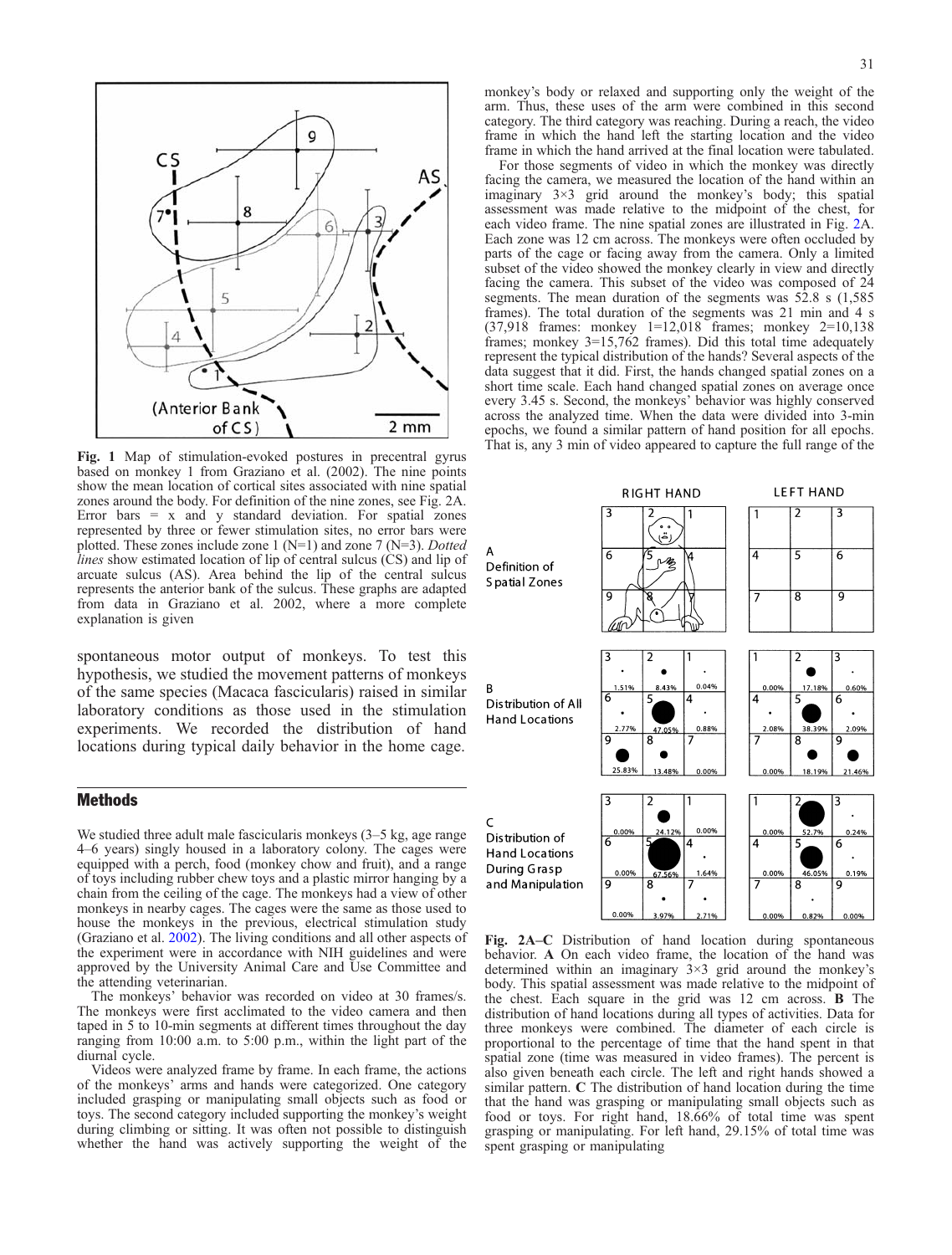monkey's behavior at least at the level studied here. These aspects of the data are described in greater detail in the results section.

#### Stimulation-evoked postures

We compared the spontaneous behavior measured in the present study with the postures evoked by electrical stimulation of the precentral gyrus in our previous study of two adult male Macaca fascicularis. The stimulation methods and data are described in detail in Graziano et al. ([2002\)](#page-6-0) and thus are only briefly described here.

The monkey sat in a primate chair with the head fixed by a head bolt and the limbs and torso free. A hydraulic microdrive was used to lower a tungsten microelectrode (0.1–1.5 Mohms) into the cortex while multineuron activity was monitored on an oscilloscope and over a loud speaker. For most electrode penetrations, we tested 1–3 depths separated by 0.5 or 1.0 mm. To study the anterior bank of the central sulcus, we tested at regular intervals of 0.5 or 1.0 mm until the electrode reached white matter and neurons could no longer be found. Electrical stimulation was applied by means of a Grass stimulator (S88) and two stimulus isolation units (SIU6). The ground lead for the stimulation was in contact with the saline covering the exposed dura and surrounding bone within the recording chamber. Stimulation was triggered by a hand-held button and consisted of a 200-Hz, 500-ms train of biphasic pulses. Each pulse had a negative followed by a positive phase, each phase 0.2 ms in duration. To study the evoked movement, the current was usually set between 25 and 150 microamps. Current was measured via the voltage drop across a 1 Kohm resistor in series with the return lead of the stimulus isolation units.

In order to study the effect of different starting postures, stimulation was applied while the monkey performed a simple reaching task. A small piece of fruit was placed at one of many possible locations around the monkey, and the monkey reached for the fruit. On about half of the trials, stimulation was applied as the hand reached the target location but before the monkey had grasped the fruit. The inter-trial interval was variable between 2 and 10 s. Stimulation was also applied during the monkey's spontaneous movements outside the context of the reaching task, and while the monkey was sitting quietly with the arm stationary. Data were collected by videotaping the monkey's movements from a frontal view. The time of stimulation was recorded on the video by connecting a TTL output from the Grass stimulator to the audio input channel of the video recorder. In this fashion, we could determine the frame in which each stimulation train began and ended. The position of the hand at the end of the stimulation train was categorized by means of the same method used in the present behavioral study, that is, within an imaginary 3×3 grid, each square 12 cm across.

For 270 sites in the precentral cortex (160 sites in monkey 1; 110 in monkey 2), stimulation caused the arm to converge to a final posture and, thus, the hand to move to a final location. These sites spanned the entire forelimb representation, bordered ventrally by a representation of the mouth and face; bordered anteriorly by the arcuate sulcus; bordered posteriorly by primary somatosensory cortex on the floor of the central sulcus; and bordered dorsally by a representation of the leg. The sites were spaced at intervals of 0.5– 1.0 mm across the forelimb representation in the precentral gyrus. The scatter of points across cortex can be seen in our previous publication (Graziano et al. [2002\)](#page-6-0). To confirm that the sites were evenly distributed across cortex, the studied area was divided into ten squares, each one 3×3 mm, and the density of sites in each square was calculated. The density was nearly equal in all squares. For monkey 1, the average density was  $1.9 \text{ sites/mm}^2$  (SD=0.15; range=1.7–2.1). For monkey 2, the average density was 1.4 sites/ mm<sup>2</sup> (SD=0.07; range=1.3–1.6).

To compare the results of the stimulation study with the results of the present study, it was necessary to quantify the amount of cortical representation devoted to each of the nine spatial zones. One possible method would be to estimate the cortical area that, when stimulated, caused the hand to move to each spatial zone. However, it was not possible to draw borders across the cortex that separated the representation of one spatial zone from the next. This was because the representations graded into each other, intermingling with each other at the borders (see Graziano et al. [2002\)](#page-6-0). This intermingling made it impossible to calculate the cortical area devoted to one spatial zone without making a range of uncertain assumptions. Figure 1 (based on data from Graziano et al. [2002](#page-6-0)) shows the mean position and x and y standard deviation for stimulation sites associated with the nine different spatial zones. While the mean positions are clearly arranged in a topographic order, the overlap is considerable. Also, some spatial zones were represented by few points, in particular the spatial zones on the ipsilateral side of the body. For example, zone 4 included only eight stimulation sites that nonetheless had enough scatter to result in relatively large x and y error bars. Therefore, it is important to note that the size of the error bars is not necessarily related to the amount of cortical representation. Zone 1 ( $N=1$ ) and zone 7 ( $N=3$ ), also on the ipsilateral side of the body, were represented by so few points that no error bars were plotted.

To measure the amount of cortical representation devoted to each spatial zone, we calculated the percentage of cortical sites that, when stimulated, caused the hand to move to that spatial zone. The advantage of this method is that the percentage is based directly on the data and does not depend on any assumptions or calculations about cortical area or boundaries. If all nine zones are equally represented, then 11% of the sites should be related to each spatial zone. Any spatial zone with a value larger than 11% is relatively over-represented; any spatial zone with a value less than 11% is relatively under-represented.

# **Results**

Hand location during spontaneous behavior

Figure 2A shows the nine spatial zones that were used to measure hand location relative to the chest. These zones formed a  $3\times3$  grid around the body. In Fig. 2B, the diameter of the circles indicates the percentage of time that the hand spent in each zone during spontaneous behavior. The pattern was similar for the two hands. Each hand spent most time in location 5, directly in front of the chest. This central space was used to manipulate objects, and as a support point against the floor or walls while climbing, walking, or leaning. A second common location for the hand was zone 2, in upper central space. This area of space was most commonly used during the manipulation of objects when the monkey held the object up at eye level to investigate it more closely, or held the object to its mouth to bite it. It was also used when the hand scratched the head or pushed at the cheek pouches. A third common location was zone 8 and 9, the lower space directly in front of and lateral to the body. These areas of space were used mainly to support the body's weight, such as when the monkey leaned to the side while sitting or climbing.

How consistent was this pattern of hand location across time? Figure 3 shows the data divided into epochs of various durations. Figure 3A shows all the data (right and left hands combined). Figure 3B shows the same data divided into 21 epochs, each epoch of 1-min duration. Figure 3C shows the data divided into ten epochs, each epoch of 2-min duration. Figure 3D shows the data divided into seven epochs, each epoch of 3-min duration.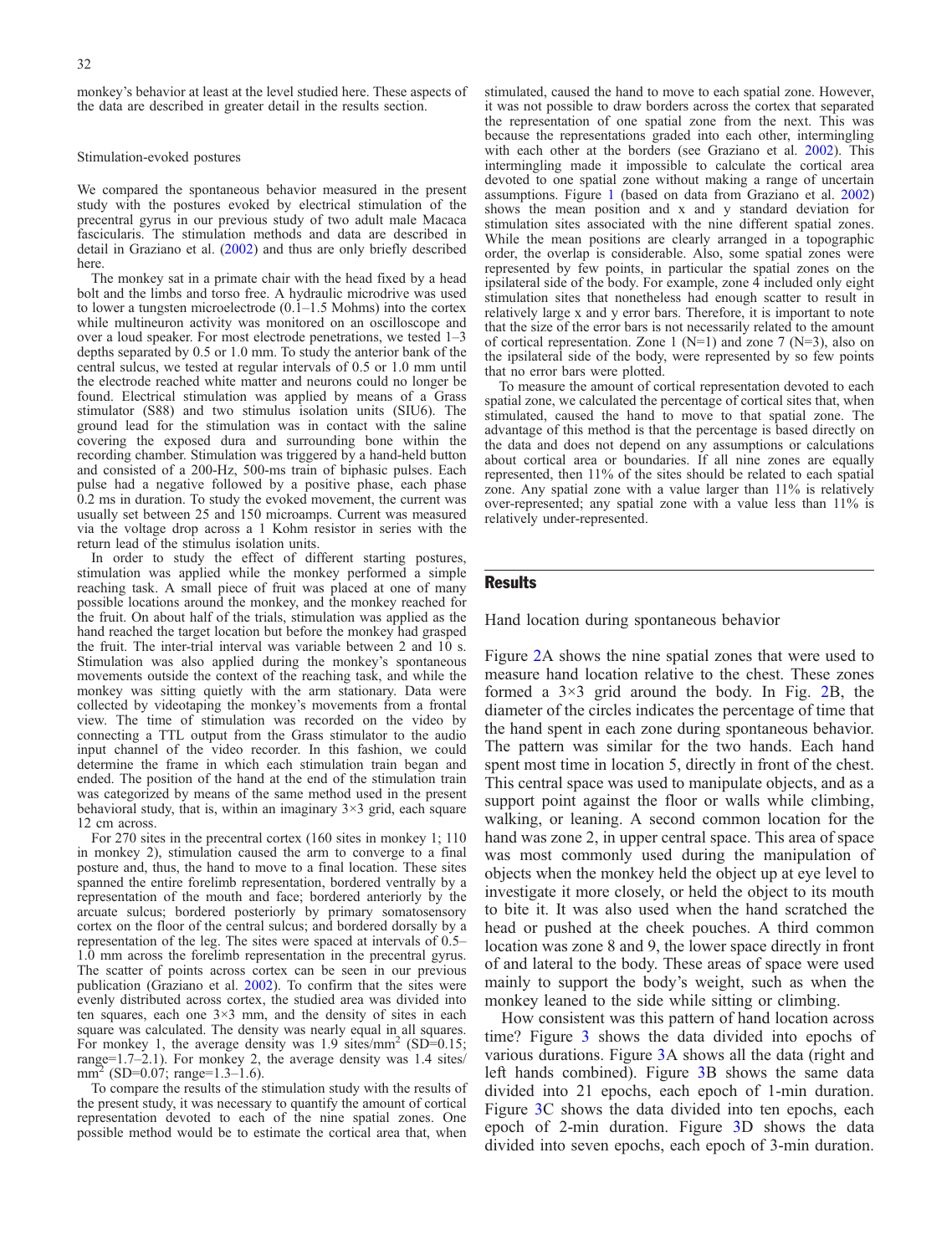

Fig. 3A–D Consistency of hand distribution over time. A The distribution of hand locations across the nine spatial zones. This graph shows the same distribution as in Fig. 2B, except that here the data from right and left hands are combined. The data are from three monkeys, totaling 21 min and 4 s of video. Even though the x axis (the nine spatial zones) does not represent a continuous variable, the data points are connected by lines for graphical clarity and to facilitate the comparison to panels B–D. B The distribution of hand locations based on the first 21 min of video data, plotted minute-byminute. C The distribution of hand locations based on the first 20 min of video data plotted in 2-min epochs. D The distribution of hand locations based on the first 21 min of video data plotted in 3 min epochs. For each 3-min epoch, the pattern was similar to the overall pattern shown in A. Thus, the typical spatial distribution of the hand can be captured in as short a time as 3 min

These graphs show that even a single minute will usually capture the overall pattern of hand location; and that 3 min of data will reliably capture the pattern. That is, the monkeys' behavior is highly consistent and repeats on a short time scale, at least with respect to hand location around the body.

The hand changed spatial zone on average every 3.45 s  $(SD=6.5 \text{ s}; \text{minimum}=0.03 \text{ s}, \text{maximum}=60.7 \text{ s}. \text{ Thus}$ within a 3-min period, the hand changed zone on average 52 times. This high rate of change in hand position may explain why 3 min of video can capture the overall distribution of hand positions.

The hand spent 23.8% of the total time grasping or manipulating small objects such as food or toys. Figure 2C shows the distribution of hand positions during this subset of the analyzed time. This distribution was significantly different from the overall distribution of hand positions (Chi square=50.37,  $p<0.0001$ ) in that the lower spatial locations were no longer over-represented. Almost all of the grasping and manipulating time was spent in zone 5, directly in front of the chest, and in zone 2, in the central upper space near the mouth. Grasp and manipulation were almost never performed in other parts of the workspace. If

the monkey grasped or manipulated an object or a part of the cage that was outside of zone 5 or 2, rather than reach out toward the object, the monkey generally first moved its body until the object was accessible in zone 5 or 2. Even when reaching for food on the ground, the monkey almost always rotated its chest downward until the object on the ground had come into zone 5, in front of the chest.

The arm spent most of its time (88.4%) maintaining a posture, for example for manipulation of an object or for supporting the body during climbing and sitting, and relatively little time (11.6%) actually reaching, that is, in transit from one location to another. Each hand made a reach on average once every 3.9 s (SD=5.8 s; minimum=0.3 s; maximum=31.9 s). The average duration of a reach, from the time the hand left its initial location to the time it touched the final target, was  $0.42$  s (SD= $0.2$  s). This time necessarily depended on the distance of the reach. The shortest reach, from the mouth to a piece of food near the mouth, took 0.1 s; the longest, from a hold on the cage to a more distant hold during climbing, took 1.2 s. Reaches included those to a small object for grasping (23.2% of reaches); those to a hand-hold to support the body's weight during climbing and sitting (60.7% of reaches); and those to the monkey's own body for scratching, self grooming, or pushing food out of the cheek pouches (16.1% of reaches).

Comparison of spontaneous behavior and stimulation-evoked behavior

The *gray bars* in Fig. 4A show the proportion of time that the hand spent in each of the nine spatial zones during spontaneous behavior. The *black bars* show the distribution of hand locations evoked by electrical stimulation of the precentral gyrus (based on data from Graziano et al. [2002](#page-6-0)). Stimulation of a high percentage of sites caused the hand to move to zone 5, the central space in front of the chest; zone 2, the upper central space mainly near the mouth; and zone 8 and 9, the lower space in front of the monkey and lateral to the body. This distribution of stimulation-evoked hand locations was similar to the distribution of hand locations observed during spontaneous behavior. The two data sets were highly correlated (r=0.92). A regression analysis showed that the two patterns matched significantly. The linear relationship between the two data sets was significant (F=39.777,  $p=0.0004$ ).

In the above analysis, to quantify the distribution of hand locations during spontaneous behavior, we focused on the amount of time that the hand spent in each spatial zone. For much of this time the arm was actively maintaining a posture such as during manipulation of objects in zone 5, holding of objects at the mouth in zone 2, and supporting the body's weight in zones 8 and 9. However, as described in the methods section, it was sometimes difficult to distinguish when the arm was actively maintaining a posture and when it was passively resting. This was especially true of zones 8 and 9, when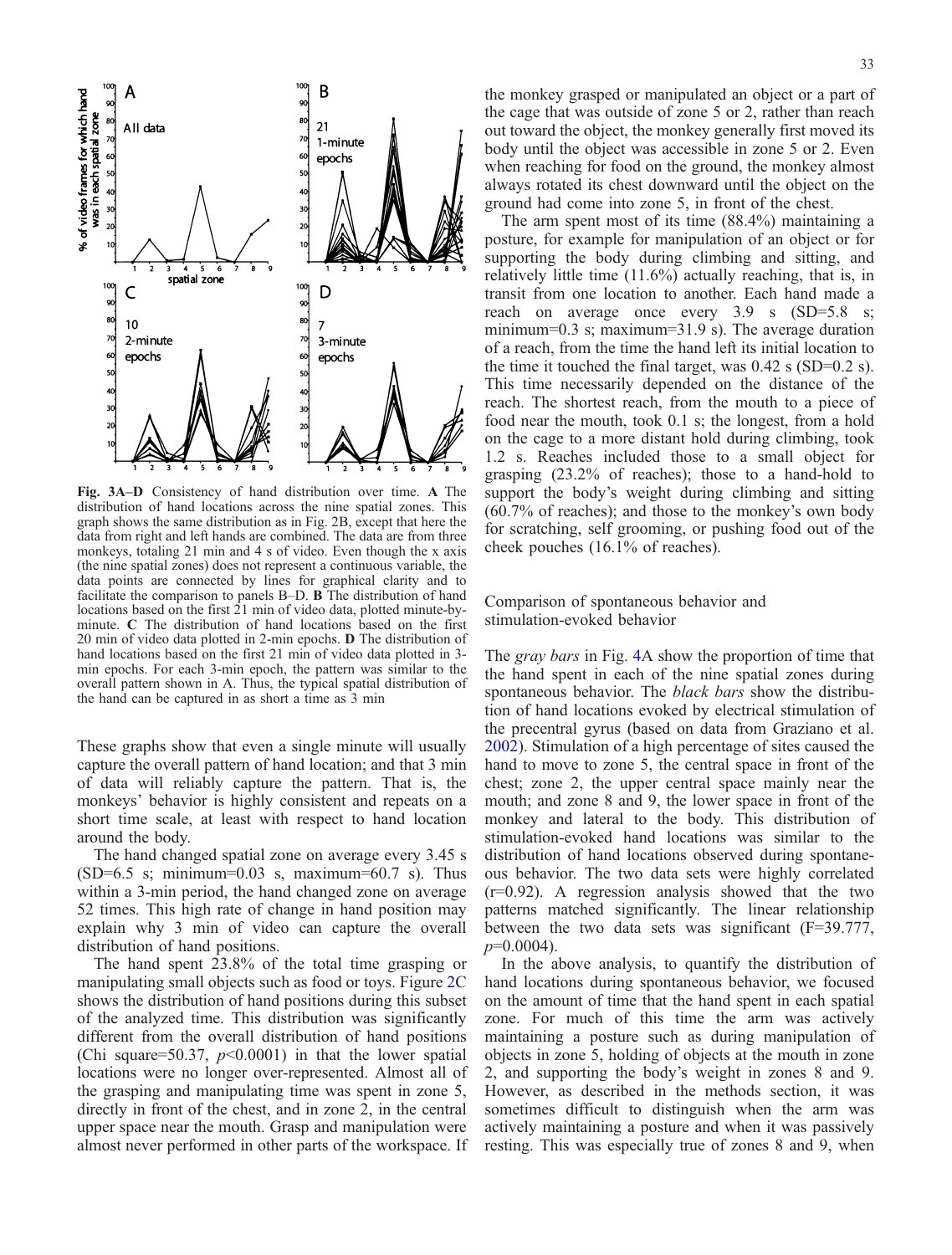

the hand was typically braced against the floor. Another possible approach to quantifying hand position is to consider the proportion of times that the hand entered each spatial zone. This analysis does not take into account the amount of time that the hand stayed at a position once it had entered a spatial zone, but rather focuses on active changes of position. This alternative analysis is shown in Fig. 4B. The gray bars show the proportion of times that the hand moved into each spatial zone during spontaneous

Fig. 4A–C Comparison of spontaneous behavior and stimulationevoked behavior. A Gray bars show the distribution of hand locations during spontaneous behavior observed in the present experiment. This distribution is the same as that shown in Fig. 3A. The height of each gray bar shows the proportion of time that the hand spent in that spatial zone. The *black bars* show the distribution of hand locations evoked by stimulation of sites in precentral cortex (Graziano et al. 2002). The height of each black bar indicates the percentage of sites (of 270 total sites) for which stimulation caused the hand to move into that spatial zone. The two distributions are significantly correlated (regression analysis,  $F=39.777$ ,  $p=0.0004$ ). **B** Gray bars show the proportion of times that the hand entered each spatial zone during spontaneous behavior. Black bars show the proportion of cortical sites for which stimulation caused the hand to move into each spatial zone (same as in A). The two distributions are significantly correlated (regression analysis, F=119.13,  $p$ <0.0001). C *Gray bars* show the time spent within each spatial zone, during spontaneous behavior, for the subset of time during which the hands were grasping or manipulating. *Black bars* show the proportion of cortical sites for which stimulation caused the hand to move into each spatial zone, for the subset of sites (125 sites) at which stimulation also evoked a posture of the fingers or wrist. The two distributions are significantly correlated (regression analysis,  $F=47.576, p=0.0002$ 

behavior. The *black bars* show the distribution of hand locations evoked by electrical stimulation of the precentral gyrus. Just as in Fig. 4A, these two distributions were highly correlated (r=0.97). A regression analysis showed that the two patterns matched significantly (F=119.13,  $p<0.0001$ ).

Electrical stimulation of sites in the precentral gyrus sometimes evoked a complex posture of the fingers and wrist, in addition to causing the hand to move to a location in space. These finger and wrist movements included a precision grip, a power grip, a splaying open of the fingers, and pronations and supinations of the wrist. Such complex postures of the distal forelimb were found for 125 stimulation sites. As shown in Fig. 4C (black bars), most of these 125 sites also involved a movement of the hand to zones 5 or 2. This distribution of stimulation-evoked movements resembled the distribution found for grasping and manipulating during spontaneous movements (Fig. 4C, gray bars). The two distributions were highly correlated (r=0.93). A regression analysis showed that the two patterns matched significantly ( $F=47.576$ ,  $p=0.0002$ ). There were, however, some differences between the two distributions. During spontaneous behavior, 95.9% of the grasp and manipulation was performed in zones 2 and 5; only 4.1% of grasp and manipulation was performed in other regions of space. In the stimulation map, this bias toward zones 2 and 5 was less pronounced. Of the sites at which stimulation evoked complex postures of the fingers and wrist, 73.6% involved movement of the hand to zones 2 or 5; while 26.4% involved movement of the hand to other spatial zones.

Is the "stimulation-evoked behavior" actually spontaneous?

One alternative interpretation is that the movements obtained during electrical stimulation were not caused by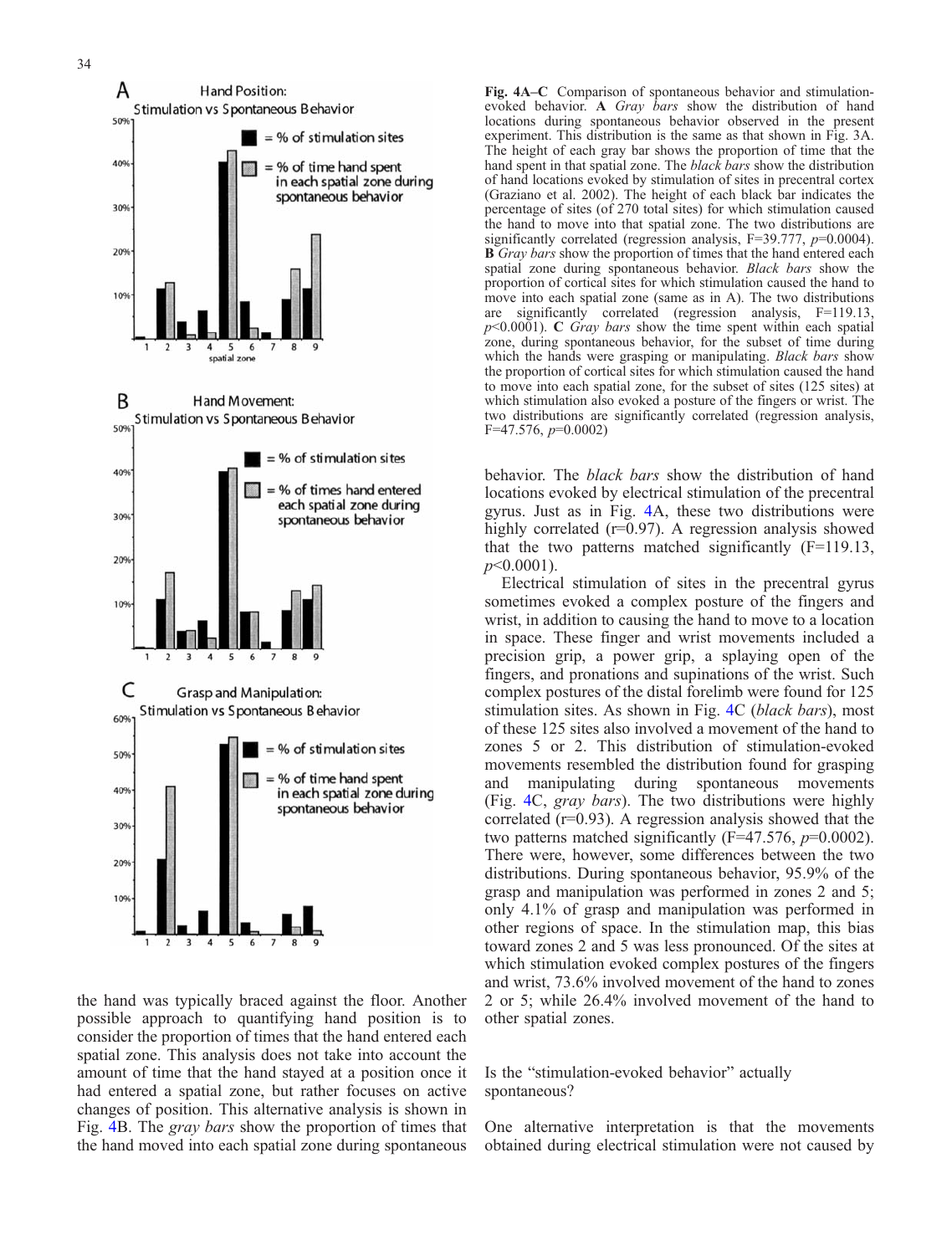the stimulation, but instead were merely spontaneous movements that sometimes happened to occur during the time of the stimulation. In this view, the reason why the distribution of hand locations is similar for both the electrical stimulation results and the spontaneous behavior is that the so-called stimulation results represent spontaneous behavior. This explanation, however, cannot account for the results. If this were the case, then for each stimulation site, we should have obtained the full distribution of normal spontaneous hand locations. Instead, for each stimulation site, we obtained movement toward one and only one location in space around the monkey, as documented in Graziano et al. ([2002\)](#page-6-0). For example, for one typical cortical site, stimulation for 500 ms at 50 microamps and 200 Hz always caused the hand to close in a precision grip posture, the wrist and forearm to rotate such that the grip was oriented toward the mouth, the shoulder and elbow to rotate such that the hand moved to the mouth, and the mouth to open. On each of 45 recorded trials, the movement of the hand toward the mouth began within one video frame of the onset of stimulation, that is, within 33 ms. The movement continued through the entire stimulation train. After studying the site in this fashion, we injected the monkey with a mixture of ketamine (10 mg/kg) and acepromazine (0.1 mg/kg) and waited until the monkey was fully tranquilized with eyes closed and no longer emitting spontaneous behavior. We then stimulated the same cortical site for another 35 trials and obtained a similar opening of the mouth accompanied by a movement of the hand toward the mouth. Again, on every trial, the movement of the hand toward the mouth began within one video frame or 33 ms of the onset of the stimulation train. These and other tests are discussed in Graziano et al. [\(2002](#page-6-0)).

Latency was calculated by frame-by-frame analysis of the video record for 44 stimulation sites based on at least ten trials per site. Twenty-six sites had a consistent latency within one video frame, that is, within 33 ms. Fourteen sites had a latency between one and two video frames, or between 33 and 66 ms. Four sites had a latency between two and three video frames, or between 66 and 99 ms. No sites had a movement latency longer than three video frames.

Since at each site we obtained a movement closely timelocked to each stimulation train, since at each site the movements were consistent in their terminal position, since the movement changed systematically when the electrode was moved to a new cortical site, and since on control tests we obtained similar movements in anesthetized monkeys, the movements were apparently caused by the stimulation and were not spontaneous movements.

## **Discussion**

We examined the spatial distribution of hand locations during spontaneous behavior in monkeys. This distribution was nonuniform in two ways: 1) The hand was most often in central space in front of the chest, central space in

front of the mouth, and lower space both in front of and lateral to the body. This distribution was consistent across the sampled time and could be observed by averaging over a time period as short as 3 min; and 2) When we analyzed the subset of the data during which the hand was engaged in manipulation and grasp of small objects, we found a different spatial distribution. Grasp and manipulation were performed almost exclusively in central space in front of the chest and mouth. We compared these patterns of hand use with the distribution of hand and arm postures that were evoked from the precentral gyrus in our previous study. The distributions showed a significant match, confirming the hypothesis of the study. That is, the stimulation-evoked postures in the precentral gyrus matched the statistics of the monkeys' normal behavior.

It is important to note that these results are correlative. The correlation is suggestive. It shows that the map of postures, obtained with electrical stimulation, at least matches the statistics of normal behavior. This study is thus a first step in evaluating the stimulation-evoked map of postures. However, to determine whether normal movement is actually controlled by means of a map of postures will require further experiments, such as singleneuron recording studies and deactivation studies.

One possibility is that monkeys raised in different environments, with different motor experiences, may develop different motor cortex maps (e.g., Qi et al. [2000](#page-6-0)). Our electrical stimulation study was performed in monkeys raised and housed in laboratory cages. In the present study, therefore, we examined the behavior of monkeys in the same laboratory environment. The present results might not extend to monkeys in the wild or in other environments. There is currently little data on the typical spatial distribution of the hand, or on any metrics of the motor system other than handedness, in wild monkeys.

### The motor homunculus

The map of the body in motor cortex was first described by Fritsch and Hitzig ([1870\)](#page-6-0) and popularized by Penfield, in the case of humans (Penfield and Boldrey [1937](#page-6-0)), and Woolsey, in the case of monkeys (Woolsey et al. [1952](#page-6-0)). Both Penfield and Woolsey warned that their drawings of body parts across the motor cortex were approximate and did not capture the complexity of overlapping and fractured representations. While motor cortex clearly contains some somatotopy, there does not appear to be a fine-grained homunculus with separate representations for each joint or muscle (e.g., Cheney et al. [1985](#page-6-0); Gould et al. [1986](#page-6-0); Donoghue et al. [1992;](#page-6-0) Sanes and Schieber [2001\)](#page-6-0).

The map of arm and hand postures that we obtained with electrical stimulation may represent a level of organization existing within the larger, crude somatotopic map of the body. The map that we obtained within the arm representation appears to be organized according to the location in space to which the hand moves. This type of organization may help to explain the apparent disorganization and intermingling in the muscle map. Bringing the